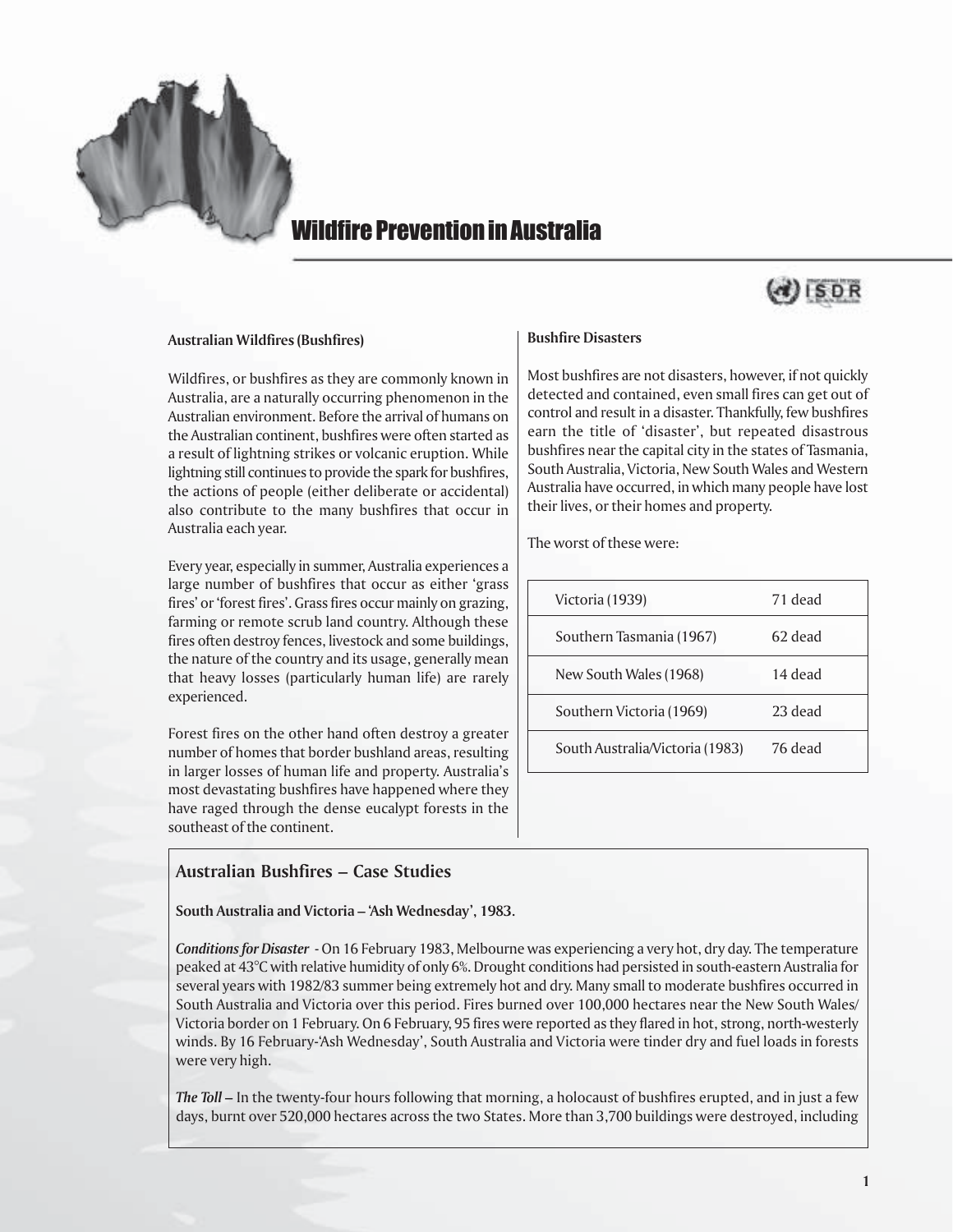84 commercial, and about 1,000 farms. A total of over 2,400 families or individuals lost their homes while 76 people died! Many of the total 1,100 injured people required hospital treatment. Livestock losses were very high, with over 340,000 sheep and 18,000 cattle, either dead or having to be destroyed, while 20,000 km of fencing and 1.5 million hay bales were burnt. During that summer of 1982/83, at least 1 million hectares were burnt out across South Australia and Victoria. Insurance losses exceeded \$320 million and total estimated costs were \$950 million in 1997 values.

# **New South Wales – Eastern Seaboard, 1994**

*Relentless Westerlies* - In early January 1994, hot, dry, westerly winds began to blow from the inland affecting most of the east coast of the State. Several large bushfires broke out in the north. These were soon followed by serious outbreaks all along the coast extending to the south of Batemans Bay. Dangerous winds persisted for about three weeks resulting in over 800 bushfires. The most serious fires were in the Hunter, Blue Mountains



and Sydney regions. About 20,000 volunteer firefighters (including reinforcements from all states and territories) battled the flames and helped evacuate over 25,000 people from areas under serious threat.

*Losses and Costs* - About 800,000 hectares burnt, including sections of Sydney suburbs and 40 National Parks. Four deaths (including 3 fire-fighters) resulted, 120 people were injured and 800 people were left homeless after 205 homes and about 20 other buildings were destroyed. Only 200 livestock died but 600 km of fencing and thousands of native animals perished. Insurance losses were \$56 million with total costs estimated at \$165 million (1997 values).

#### **Mornington Peninsula and Dandenong Ranges-Victoria, 1997**

*Heatwave Conditions* - Temperatures soared above 40°C as northerly winds gusted to 70 km per hour contributing to two damaging bushfires near Melbourne between 19 and 21 January 1997. At Mt Eliza two homes burnt and evacuations were required at Mt Martha and Arthur's Seat, also on the Mornington Peninsula. 250 bushfires

burnt areas of Victoria on 21 January, a 41.2°C day! Worst-affected were Ferny Creek, Upwey and Kalorama settlements in the Dandenong Ranges where it took 1,500 fire-fighters and 6 water-bombing aircraft to control the 3,700 ha forest blaze.

*The Toll* - Apart from Mt Eliza, another 41 houses were destroyed and 45 damaged in the Dandenongs. Tragically, three people died (at Ferny Creek) and about 40 were injured throughout the State. Insurance losses were about \$10 million with total estimated costs of \$40 million (1997 values).

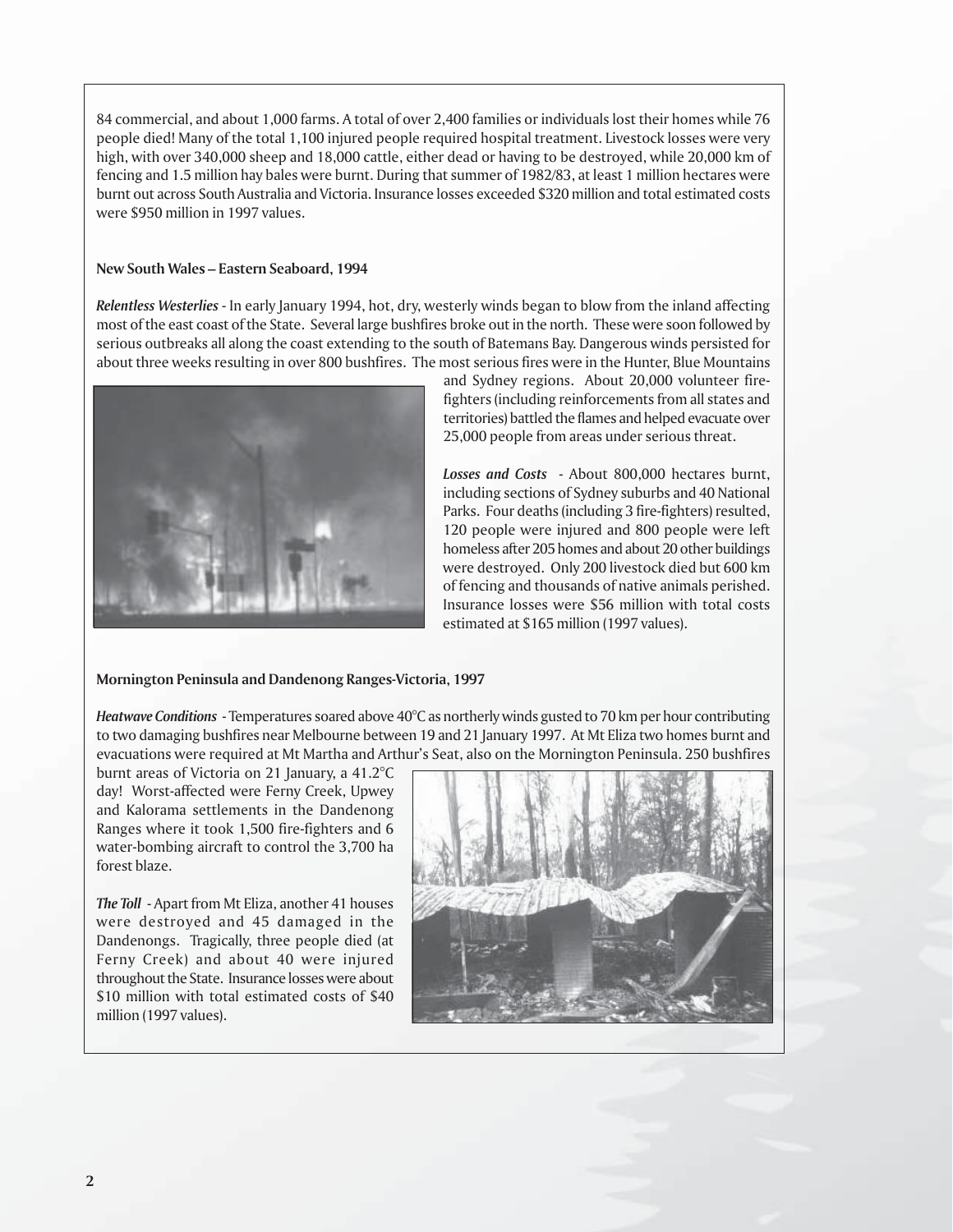# **Bushfire Prevention Strategies**

The raw materials for any potential bushfire are the presence of fuel such as grass, leaves and twigs, oxygen from the surrounding air, and heat or direct flame.

Once a fire is started with these raw materials, the spread of the bushfire depends on a number of environmental factors including:

- the type and size of the fuel,
- the fuel's moisture content and its degree of compaction,
- the weather, and
- topography. $1$

Australia's approach to bushfire prevention centres on lessening the possibility of a fire occurring and minimising the spread of bushfires. Fire prevention strategies fall into the following four main categories.

#### **Land Management**

Land management strategies are effective in:

- lessening the presence of fuels in forests or grassland area;
- slowing down and sometimes ceasing the spread of bushfires; and
- providing easier access routes for firefighters to reach and extinguish fires.

Fuel reduction is paramount to bushfire minimisation. By taking away the fuel, fires cannot start, nor can they continue to spread 2. One of Australia's strategies to reduce the build-up of fuels in forest and grassland areas involves the deliberate burning off of these fuels by various fire and land management agencies.

Not only do these 'fuel reduction burns' <sup>3</sup> lessen the potential for future fires in these areas (especially during the dry hot summer months), if a fire does start or enter into such an area, the flame height and intensity will be reduced and the spread of the fire retarded.

The deliberate creation of fire lanes or firebreaks is another land management strategy. These firebreaks are generally areas of land that have been cleared of vegetation (and maintained) in order to provide 'strategic corridors' 3 that act as fire suppression barriers and assist firefighting operations.

Land management strategies for fire prevention also require a community-based approach. People living in rural areas or those who live in urban areas which are next to bushland have a responsibility both to themselves, their neighbours and the wider community in the prevention of bushfires. Fire agencies across Australia have developed programs, such as 'Community FireGuard', which emphasise individual and shared responsibilities for the prevention of fires.

Residents in these areas too are required to undertake similar land management strategies, which includes removing as much fuel as possible from around their house or property and the creation of suitable firebreaks particularly for properties that are situated next to bushland.

#### **Building Management**

The findings following the 'Ash Wednesday' fires showed that the sparks and embers emitted from the fires were what caused houses to catch fire. As such, building guidelines and standards are now being developed that are specifically aimed at making buildings more resistant to these fire emissions.

In some communities, local government authorities have regulations controlling home siting, design and the use of building materials in bushfire prone areas. These controls serve not only to minimise the damage to homesites and reduce losses from fires, they also assist in the prevention and spread of bushfires.

#### **Community Education**

People and their actions (whether deliberate or not) are responsible for the majority of bushfires that occur in Australia. Some of the more common causes of bushfires in Australia have resulted from deliberate burning-off that gets out of control and fires escaping from burning rubbish heaps<sup>1</sup>.

However it can also take only a single spark from machinery such as welding equipment, a campfire or outdoor cooking facility not properly extinguished or children playing with matches for a fire to begin.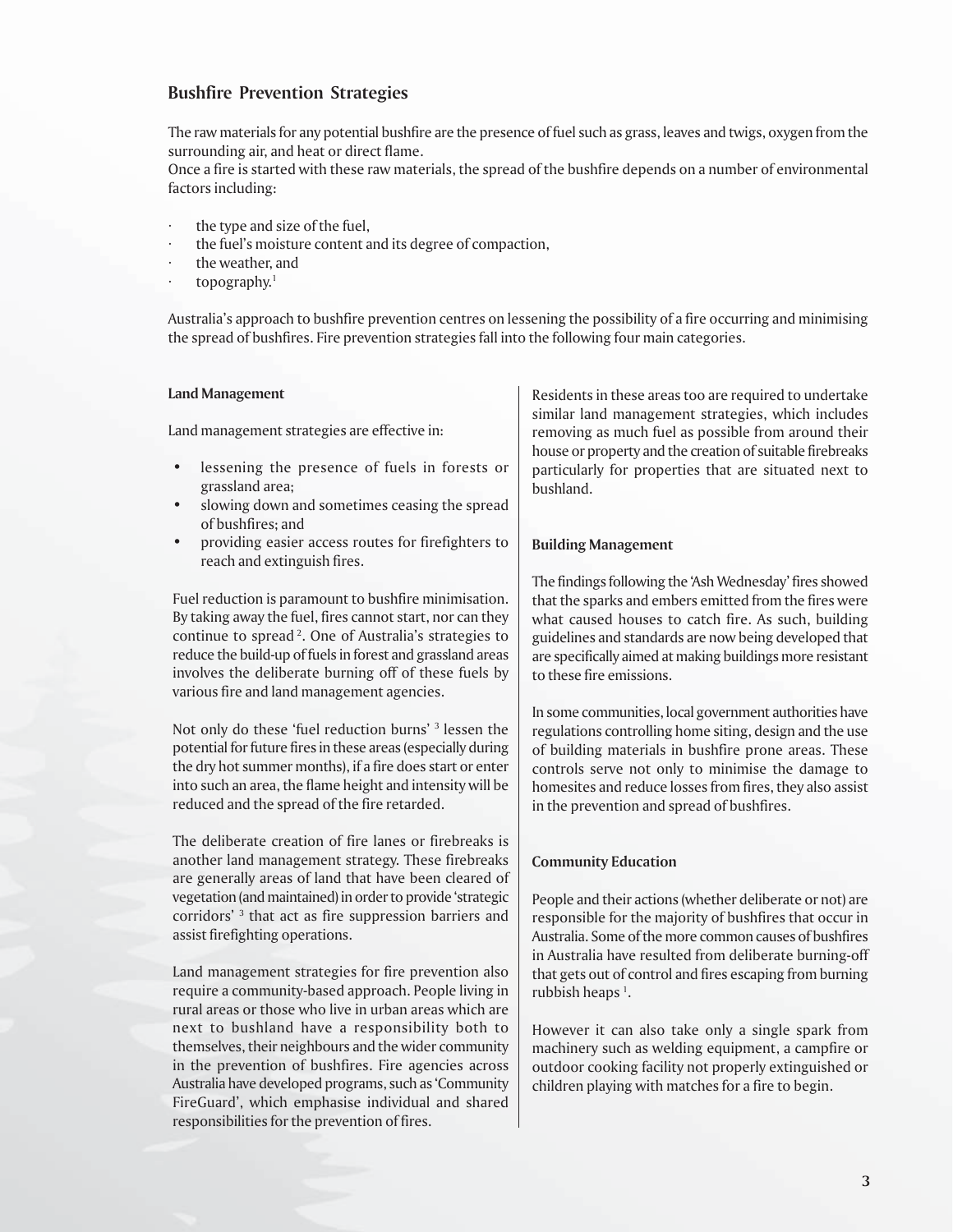With such a high bushfire incident rate resulting from the actions of people, community education in Australia is particularly important. Education takes on a number of forms and is generally designed to provide people with a better understanding of the risks they face from bushfires and the measures the community can take to minimise these risks.

A range of information brochures are made available to the general public which cover such issues as what measures people (particularly those living in bushfire prevalent areas) can take to minimise the spread of a bushfire and the protection of their property and lives before and during a bushfire. The type of advice provided includes:

## *Preparation before the Bushfire Season*

- Where possible, prepare a firebreak around the home.
- Trim branches so that they are well clear of the house.
- Clear roof gutters of leaves and twigs.
- Store wood, fuel and paints etc well clear of the house.
- Remove rubbish, leaf litter and plants that are close to the house
- Keep grassed areas (especially those around the house) short/ green.
- Fit wire screens to doors, windows and vents (to prevent burning embers from entering the house).
- Enclose any gaps, roof eaves and the under area of the house.
- Keep a ladder nearby for roof access (both inside and out).
- Have water hoses available and ensure they will reach all parts of the house and garden. Where water is not connected, obtain a high pressure pump.
- Decide on a household plan to either leave early or stay to protect the **properly prepared** home during the bushfire.

# *If a Bushfire Approaches*

- Phone the bushfire brigade do not assume they know about the fire.
- Fill baths, sinks, buckets etc with reserve water and turn off any gas and power.
- Remove curtains and move furniture away from windows.
- Wear protective clothing that covers the body area, solid boots or shoes, a hat or woollen balaclava and gloves.
- Plug downpipes with rags and fill all roof gutters with water. Hose down walls, garden etc on the sides of the house facing the 'fire-front' and watch for spot fires.
- Inside, close all windows, doors and block crevices and gaps. When the fire front arrives, **stay inside,** away from windows, while it passes (usually 5-15 minutes).
- Quickly **extinguish** any fires, which may have started in, on, or under the house and check **inside** the roof cavity as well.
- If the house is alight and can't be extinguished, move away to safe **burnt** ground. **Don't** leave the area, wait for help. Listen to the battery radio for official information.

There are even information brochures available on how to select the least vulnerable home site (and suggested layout) for people who are intending to move into bushland areas. For example**,** the New South Wales Department of Bushfire Services brochure 'Everyone's Guide to Rural Homesite Selection and Layout' provides advice such as:

# *When Choosing a Homesite*

- Flat ground is safer than sloping ground
- Gentle slopes are safer than steep slopes
- The bottom of the slope is safer than the top.
- Slopes facing east are safer than slopes facing north, northwest, west or south.
- Establish fire breaks (preferably ploughed) between any unmanaged grass or bushland/forest if a natural firebreak (such as a road or river) does not exist.
- The firebreak should encircle the homesite and the wider it is the better.
- Minimise grass fuel and fuel in timbered areas within 60 meters of the homesite by controlled burning and slashing.
- Position the homesite so that any forested areas are to the south and east of the site.
- Position high-moisture content trees on the hazard prone side of the site (between the hazard and the homesite) to act as a shield against radiated heat and flying sparks and embers.
- Put sheds to the south and east of the homesite and ensure the entrances face east.
- Isolate inflammable fuel from the homesite and hay shed 4 .